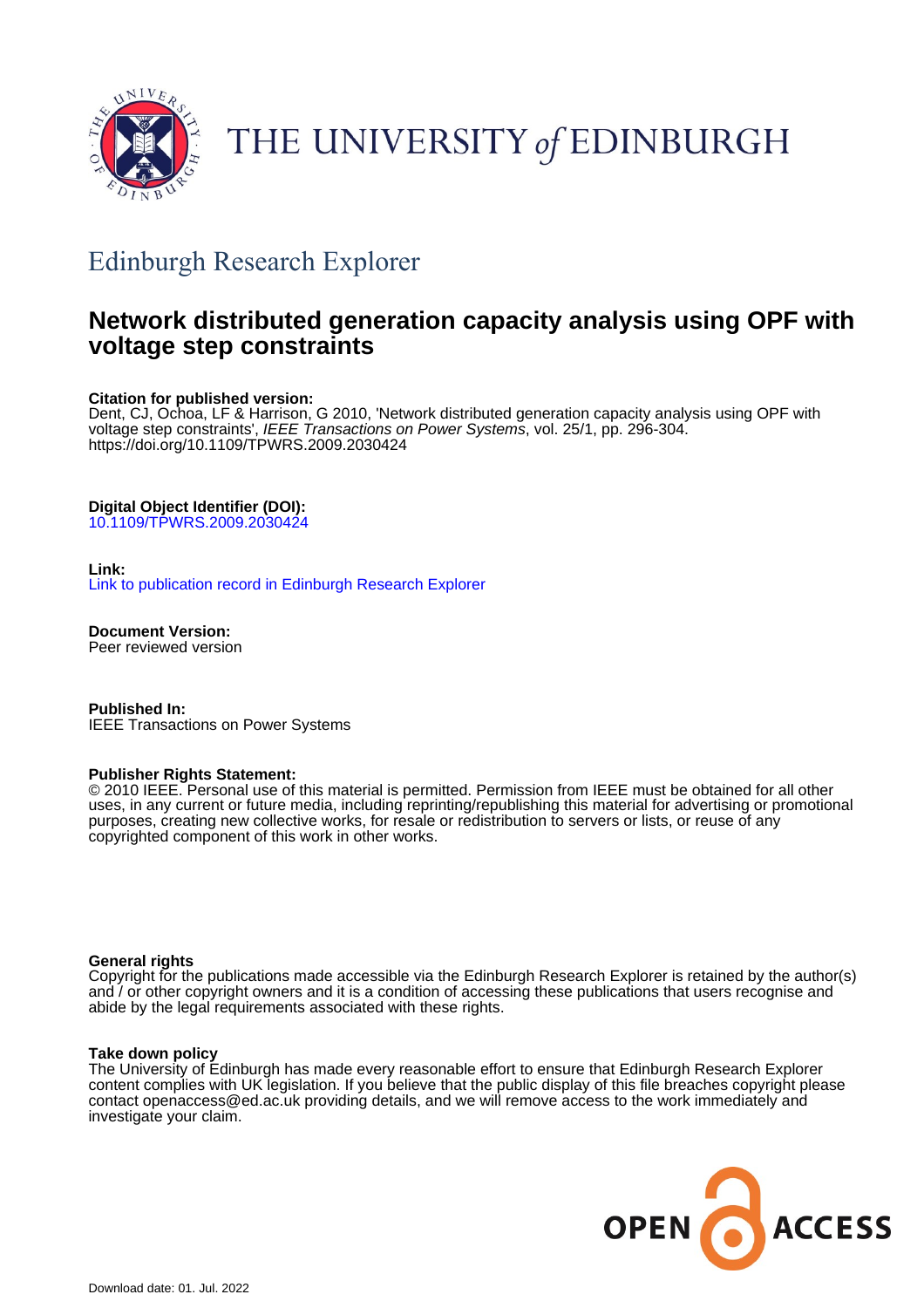# Network distributed generation capacity analysis using OPF with voltage step constraints

C.J. Dent, *Member, IEEE*, L.F. Ochoa, *Member, IEEE*, and G.P. Harrison, *Member, IEEE*

*Abstract*—The capacity of distributed generation (DG) connected in distribution networks is increasing, largely as part of the drive to connect renewable energy sources. The voltage step change that occurs on the sudden disconnection of a distributed generator is one of the areas of concern for distribution network operators in determining whether DG can be connected, although there are differences in utility practice in applying limits. To explore how voltage step limits influence the amount of DG that can be connected within a distribution network, voltage step constraints have been incorporated within an established optimal power flow (OPF) based method for determining the capacity of the network to accommodate DG. The analysis shows that strict voltage step constraints have a more significant impact on ability of the network to accommodate DG than placing the same bound on voltage rise. Further, it demonstrates that progressively wider step change limits deliver a significant benefit in enabling greater amounts of DG to connect.

*Index Terms*—Optimization methods, Load flow analysis, Power generation planning.

#### I. INTRODUCTION

WORLDWIDE environmental concerns have placed restrictions on new large scale conventional power station developments. Additionally, concerns over security of fuel supply have led governments around the world to set targets to diversify their energy mixes in the forthcoming decades; indeed, incentives are already in place to encourage renewable and combined heat and power developments. It is expected that a number of these developments will be connected to the (traditionally passive) distribution network. Voltage control, fault levels, reliability and power losses are among the issues faced in integrating Distributed Generation (DG) which have been addressed in the literature [1]–[6]. Indeed, DG fundamentally changes the nature of distribution networks [7], [8], and therefore a number of studies have built DG planning models which consider the various technical requirements. In [9]–[11], the DG siting and sizing problem was solved using impact indexes, whereas analytical approaches were developed in [12], [13]. Mathematical optimisation approaches using metaheuristics [14]–[16] and a linear programming formulation [17], have also been applied. To take into account directly the intrinsic non-linearities of the problem, approaches based on AC optimal power flow (OPF) models have been proposed in [18]–[21].

With higher penetration levels of DG, the benefits from appropriate siting of DG, whether driven by central planning or a system of financial incentives, are increasing. In order to maximise the potential of a network to accommodate DG, careful planning is required as connection of generation at some locations might significantly reduce the total capacity for DG [19], [22], and hence limit export to the transmission system. This is a particular concern where connection applications are dealt with on a first-come, first-served basis, without an analysis of the consequences for the network's total capacity.

When assessing network capacity for connection of generation, it is necessary to consider all significant technical and physical constraints. Most DG studies have, however, overlooked a particular requirement of the distribution networks: voltage step constraints on loss of a generator, which is a quite distinct issue from voltage rise. Voltage step changes occur when a DG is started up or suddenly disconnected from the network, and limits are typically placed on the maximum step change allowed. In particular, in the UK, the Energy Networks Association's Engineering Recommendation (ER) P28 [23] specifies a limit of 3% for infrequent planned switching events or outages, and 6% for unplanned outages (e.g. faults). There appears to be variation in UK practice regarding the allowable magnitude and frequency of voltage step changes (with some DNOs setting less stringent design limits in weak parts of their networks [24]). Work by the Energy Networks Association is ongoing to establish definitive practice. As a result, it remains crucial to take voltage step changes into account when evaluating the accommodation of new DG [25], [26].

While the process of starting a generator may lead to step changes in voltage levels, the sudden disconnection of a DG unit from the network due to faults or other causes will be the primary concern here. ER G75/1 [27] defines voltage step change:

Following system switching, a fault or a planned outage, the change from the initial voltage level to the resulting voltage level after all the Generating Unit automatic voltage regulator (AVR) and static var compensator (SVC) actions, and transient decay (typically 5 seconds after the fault clearance or system switching) have taken place, but before any other automatic or manual tap-changing and switching actions have commenced.

When using a power flow-based model to assess voltage step change, it can therefore be defined as the difference between the voltage level when the generation unit is connected, and the steady state voltage level with the same network topology

This work is funded through the EPSRC Supergen V, UK Energy Infrastructure (AMPerES) grant in collaboration with UK electricity network operators working under Ofgem's Innovation Funding Incentive scheme – full details on http://www.supergen-amperes.org/.

The authors are with the School of Engineering, The University of Edinburgh, Mayfield Road, Edinburgh EH9 3JL, UK (Email: chris.dent@ed.ac.uk, luis\_ochoa@ieee.org, Gareth.Harrison@ed.ac.uk).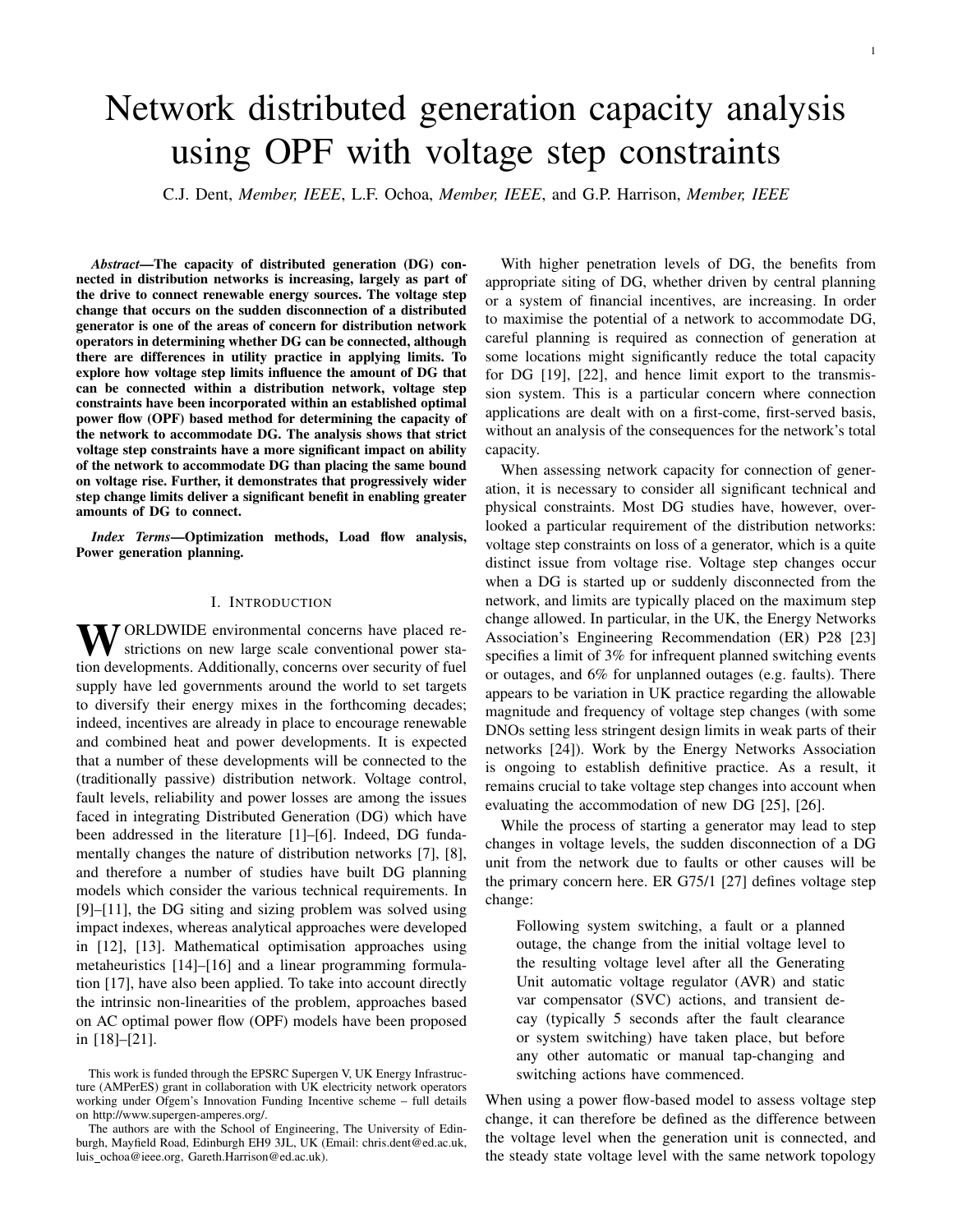

Fig. 1. Two bus system for voltage step analysis.

but with the generator disconnected. Clearly, evaluating the voltage step change caused by disconnection of a single DG unit is a straightforward procedure. Nonetheless, the complexity of the problem increases significantly when multiple generators are considered in a planning problem, since a single solution must satisfy the voltage step constraint on loss of each generator.

This paper proposes a optimal power flow (OPF) method for assessing the DG capacity of network which for the first time includes voltage step limits on loss of a generator, in addition to the usual OPF constraints (e.g. voltage level, thermal). This work builds on earlier studies on generation capacity assessment by mathematical optimisation [19]. Voltage step constraints are incorporated using a security constrained OPFlike formulation, where the contingencies considered are outages of generators rather than branches. While a 3% limit has been used for most of the examples in this paper, the methodology presented is generic, and would apply at any including the wider 6% UK limit for unplanned outages, and the 5% limit in common use in the USA [28].

This paper is structured as follows: Section II introduces the voltage step issue by way of a simple two-bus model. In Section III, the method for using an optimal power flow (OPF) model to determine network capacity for DG is described with the inclusion of voltage step constraints. Results from the method's application to a real part of the UK distribution network are presented and discussed in Sections IV and V. This demonstrates that a voltage step limit can actually be more restrictive of DG capacity than a voltage level limit with the same bounds. Finally, conclusions are drawn in Section VI. A full mathematical specification of the model is given in Appendix A.

#### II. VOLTAGE RISE AND VOLTAGE STEP

*Voltage rise and voltage step are related but distinct phenomena. The differences between them may be illustrated using the two bus system shown in Fig. 1.* This consists of a Grid Supply Point (GSP) at bus A, and load and generation at bus B.

Where power is exported from the DG towards bus A, the steady state voltage rise  $V_{BA}$  between buses A and B is given approximately by

$$
V_{BA} = (P_{DG} - P_L) R + (Q_{DG} - Q_L) X, \tag{1}
$$

where  $P_{DG}$  and  $Q_{DG}$  are the real and reactive outputs of the generator. Subtracting the voltage rise with the DG disconnected from the voltage rise with the DG connected, the voltage step  $V_S$  at bus B on loss of the generator (assuming that the voltage at A remains constant) is

$$
V_S = -\left(P_{DG}R + Q_{DG}X\right). \tag{2}
$$

Unlike voltage rise, the step depends on the full output of the generator, and is not mitigated by load at the bus, or by transformer tap settings. *As a consequence, for a given limit on percentage deviation, the voltage step limit is expected to restrict DG capacity more than the commonly considered voltage level limits.*

If the generator is operated at lagging power factor, the reactive flow tends to reinforce the voltage step (and rise) due to the the generator active power output. At leading power factor the reactive flow tends to reduce the voltage step; conceivably, should the generator consume enough reactive power the voltage step may be upward.

The robustness of this simple two-bus model for assessing quantitatively voltage step changes will be explored in Section V. Nevertheless, it will be useful in interpreting qualitatively the results presented later.

#### III. DG CAPACITY ANALYSIS USING OPF MODELS

#### *A. Previous Work*

A range of optimisation tools have been applied to problems in optimal DG siting. In network generation capacity assessment (or, alternatively, capacity allocation) these range from the use of a full AC optimal power flow (OPF) model [19], and linear programming models including approximate implementations of fault, voltage and thermal constraints [22], to the use of genetic algorithms [29] (which also considered investment and operational costs, and losses, in a multiobjective problem). Other approaches to DG optimisation problems at distribution level have included tabu search for loss minimisation [30] and a genetic algorithm to decide the optimal investment schedule over a number of years [15] (this allows the consideration of investment deferral benefits from DG.)

The OPF for DG capacity analysis is based on the concept that the network's capacity for new generation may be found by placing DG expansion sites at the appropriate buses, and using an OPF model to evaluate the maximum total generation which the network can support at these sites [19]. It requires only slight modifications to the OPF model used for classical applications such as cost minimisation, which already includes Kirchhoff's laws, thermal and voltage constraints. The capacity at each site is a decision variable in the problem, as opposed to a fixed parameter. As is common with DG [31], the generators are assumed to be run in constant power factor mode (i.e. with no voltage control), although alternative operational modes are possible [32]. This method has already been extended to include fault level constraints [33] and evaluating the maximum capacity with a fixed number of DG sites [34].

The objective function is simply the total DG active power capacity in the network, i.e. the sum over the individual capacities  $p_n$  of the new generators n:

$$
\max \sum_{n \in N} p_n. \tag{3}
$$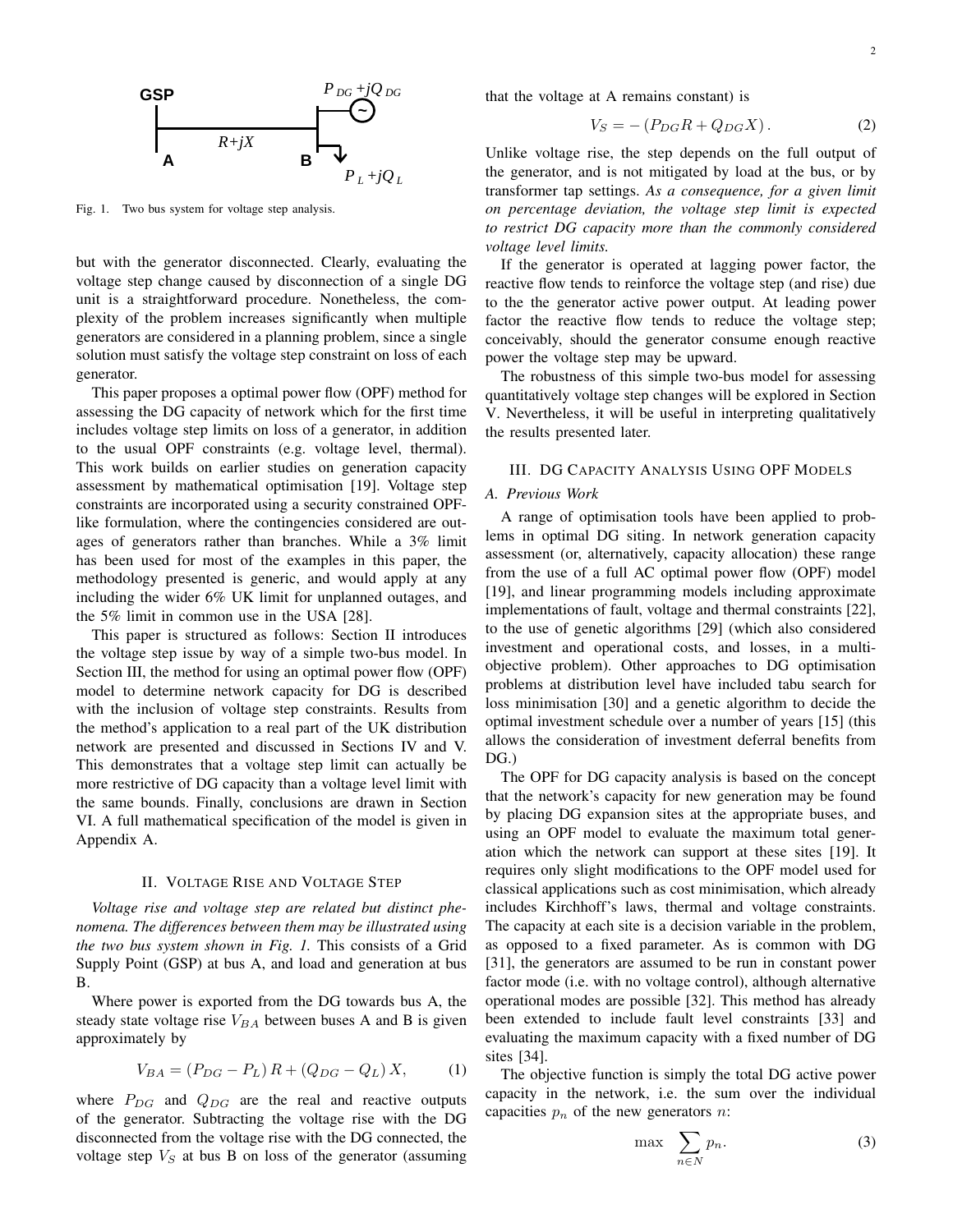The simplest version of the OPF method may be implemented in some commercial power systems modelling packages [19]. However, more advanced features such as voltage step and fault level constraints necessitate a bespoke OPF formulation. A full model specification is given in Appendix A.

#### *B. Voltage Step Constraints*

With voltage step defined on the basis of conditions preand post-disconnection of the DG, it can be viewed as being analagous to a line outage contingency. Line outage security constraints have been included in OPF models for many years; these models are typically referred to as Security Constrained OPFs (SCOPF, see [35] for a review of methods and applications). The generic formulation is to include as constraints in the OPF a set of power flow equations in the revised network topology for each outage considered. This ensures that immediately post-contingency all load can still be supplied with no voltage and thermal limit violations. For the full nonlinear AC OPF required for distribution networks, the entire power flow must be inserted into the model to implement limits even on just one line.

Voltage step constraints can be implemented similarly to the SCOPF where each contingency is an outage of a new DG site, and is therefore labelled by an index  $n'$ . For each contingency network a set of power flow equations is added as constraints to the OPF model. The contingency power flow equations are identical to the base case ones with the exceptions that the power injected from the outage generator is zero, and that contingency voltage variables, line flows, etc. are used in the constraints where appropriate.

The voltage step constraint itself takes the form

$$
V_b - V_S^+ \le V_{n',b} \le V_b + V_S^+ \quad \forall \ n' \in N,
$$
 (4)

where for an outage of generator  $n'$ , the contingency voltage  $V_{n',b}$  at bus b must differ from by no more than  $V_S^+$  from the pre-outage voltage  $V_b$ .

#### *C. Voltage Regulation*

Transformer tap settings are used in distribution networks to keep the secondary bus voltages as close to target voltage (typically nominal) as possible. Although real tap changers operate in discrete steps, in the OPF the tap ratios are treated as continuous decision variables (modelling discrete settings would result in a much harder mixed integer nonlinear optimisation problem.) Following the practice in [19], all transformer secondary buses are constrained to exactly nominal voltage in the intact network. The existence of parallel transformers between the same bus or multiple paths through the network means that highly unbalanced power flows on transformer pairs are possible. In order to avoid this, multiple transformers connected in parallel to the same bus are constrained such that their tap settings are equal. This mirrors actual transformer practice, although it is also possible to limit the difference in tap settings where multiple paths are not exactly equivalent. To meet the definition of voltage step change (Section I), the tap settings applied in the post-outage contingency power flows are identical to those in the pre-outage flows (i.e. the voltage step is defined before the transformers have time to react to the loss of infeed).

#### *D. Redundancy Constraints*

Distribution networks are designed with built-in redundancy in order to ensure continuity of supply during outages [36]. Typically the multiple supply paths to the load would take the form of parallel transformers at substations, and double circuits or reconfigurable connections to neighbouring sections of the network. Where DG is expected to export significant amounts of power through parallel sets of transformers and circuits, the worst-case firm connection assessment would assume that one of the circuits is out-of-service. This will typically reduce the connectable capacity at that site, and as a result may influence capacity elsewhere. To ensure that the flow may be carried by one component alone during an outage, an approximate approach is to constrain the total flow in parallel pairs of components to the smaller of the components' thermal limits. While it does not treat exactly parallel network sections whose layouts are not exactly symmetrical, it barely increases the size of the mathematical optimisation problem. Further work is planned on this.

#### *E. Implementation*

The OPF is implemented in the AIMMS optimisation modelling environment [37], a high level language in which the model structure is defined in a manner almost identical to its paper formulation (given in Appendix A). In common with other optimisation modelling languages [38], the mathematical program is generated by AIMMS from the model structure and data with the first and second derivatives of the constraints evaluated automatically for non-linear models. The mathematical program is sent to the CONOPT general reduced gradient solver [37], which has proved absolutely reliable in convergence on a class of much larger security-constrained OPF problems [39], and is reasonably efficient.

#### IV. CASE STUDY

#### *A. Test Network*

The capacity evaluation method is demonstrated on the small section of the UK distribution network shown in Fig. 2, a subsection of the network presented in the original paper to use OPF for DG capacity evaluation [19]. The mainly rural network has significant potential for wind and other renewable developments, and is representative of many UK networks. Key network parameters are listed in Appendix B.

For the initial analysis, voltage step constraints are ignored and potential DG is allowed to connect at buses 21, 23 and 26. The secondary buses of transformers are regulated to nominal voltage, with tap ratios constrained between 0.9 and 1.1, and the tap settings of parallel transformers allowed to vary independently. In the base case, steady-state bus voltages at 11 and 33 kV are constrained within  $\pm 3\%$  of nominal to satisfy the more onerous planning requirements of Engineering Recommendation P28 [23], rather than the  $\pm 6\%$  allowable by statute [40]. The GSP at bus 6 is at nominal voltage.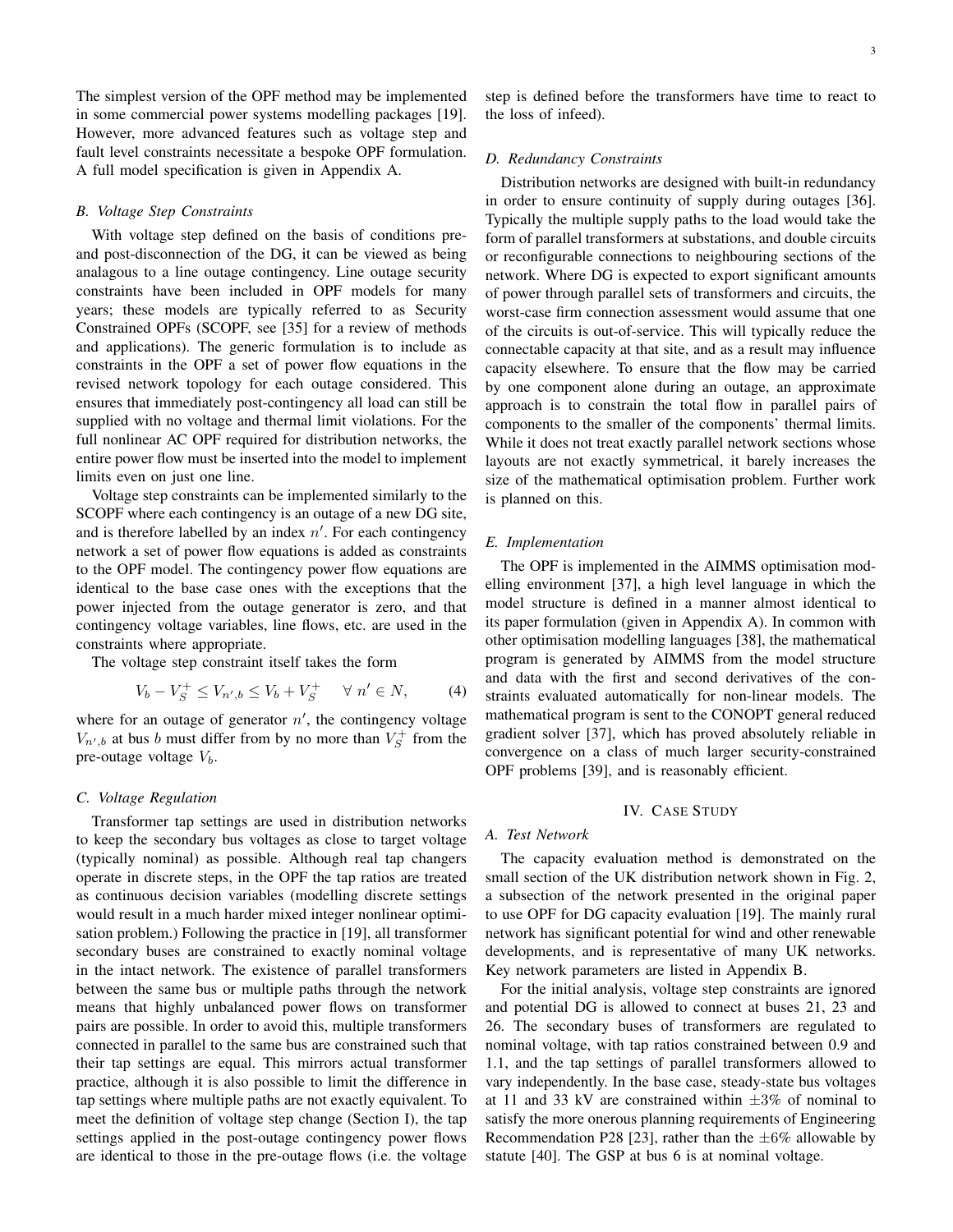

Fig. 2. Section of UK distribution network. Buses 21, 23 and 26 are at 11 kV.



Fig. 3. DG capacity without (top) and with (bottom) voltage step constraints applied for three DG power factors.

The maximum DG capacity (MW) available in the network is shown in Fig. 3 (top) for DG power factors fixed at 0.95 lagging, unity and 0.95 leading. The results are consistent with those presented using the same network in [19]. The active inequality constraints, i.e., those restricting DG capacity, are listed in Table I where  $V^{(+,-)}(b)$  denotes the (upper, lower) voltage limit at bus b and  $f^+(l, t)$  the thermal limit on a line or transformer.

The capacity available at leading DG power factor exceeds that at lagging power factor by around 21 MW. Operation at lagging power factor results in a tendency for active and reactive power flows to be in the same direction, jointly contributing to voltage rise. In this case upper voltage limits

TABLE I ACTIVE CONSTRAINTS WITHOUT VOLTAGE STEP CONSTRAINTS

| Power factor   | <b>Active constraints</b>                                                                                                      |
|----------------|--------------------------------------------------------------------------------------------------------------------------------|
| $0.95$ lagging |                                                                                                                                |
| unity          | $\begin{array}{l} V^+(b_{22}),\, V^+(b_{24}),\, f^+(t_{20-21}) \\ V^+(b_{25}),\, f^+(t_{20-22}),\, f^+(t_{20-21}) \end{array}$ |
| $0.95$ leading | $f^+(l_{20-22}), f^+(t_{20-21}), f^+(t_{25-26})$                                                                               |

TABLE II ACTIVE CONSTRAINTS WITH VOLTAGE STEP CONSTRAINTS ENFORCED

| Power factor   | <b>Active constraints</b>                                      |  |
|----------------|----------------------------------------------------------------|--|
| $0.95$ lagging | $f^+(t_{20-21}), V^-_S(b_{23}, g_{23}), V^-_S(b_{26}, g_{26})$ |  |
| unity          | $f^+(t_{20-21}), V^-_S(b_{23}, g_{23}), V^-_S(b_{25}, g_{26})$ |  |
| $0.95$ leading | $f^+(l_{20-22}), f^+(t_{20-21}), f^+(t_{25-26})$               |  |

on the 33 kV feeders (at buses 22 and 24) constrains capacity at buses 23 and 26 to 31 MW and zero MW respectively. At leading power factor, active and reactive flows are in opposite directions, reducing voltage rise, with thermal limits becoming binding. As the circuits from bus 6 to 20 have high capacity and relatively low reactance, the generation at bus 21 is always restricted to around 9 MW by the thermal limit of the transformer connecting it to bus 20.

#### *B. Applying Voltage Step Constraints*

If a limit of  $\pm 3\%$  is placed on the voltage step at each bus on loss of a generator, the DG capacity able to be connected changes as shown in Fig. 3 (bottom), as do the active constraints (Table II). In addition to the symbols defined earlier,  $V_S^+(b, g)$  and  $V_S^-(b, g)$ , respectively denote the upper and lower voltage step constraint at bus  $b$  when generator  $g$ disconnects. Upwards voltage steps are taken as positive and vice versa.

At leading power factor, the result is identical to that without step constraints as, once more, active and reactive power contributions to the voltage step partly cancel and the thermal constraints become active before the voltage step limits.

The voltage step constraints significantly reduce the total generation capacity at lagging and unity power factors (by 22 and 32 MW respectively). Capacity at buses 23 and 26 is constrained by the allowed voltage step at those buses or the primary bus of the associated transformer, when the voltage steps are not mitigated by the DG reactive power export. The 'primary bus' constraint is active at unity power factor, on disconnection of the DG at bus 26; the voltage step of  $-3\%$ at bus 25 is then slightly greater than that of  $-2.94\%$  at bus 26. This unexpected result occurs because the transformer connecting 25 and 26 is modelled as having reactance only. With no reactive power flow from the DG the transformer impedance effectively makes no contribution to the voltage step. Capacity at bus 21 remains the same on imposition of voltage step constraints; it is still restricted by the thermal constraint on its associated transformer.

It is notable that here the voltage rises at generators are smaller than the voltage steps on loss of the generators. As stated in Section II, this will usually be the case as voltage rise is for a given network state determined by the actual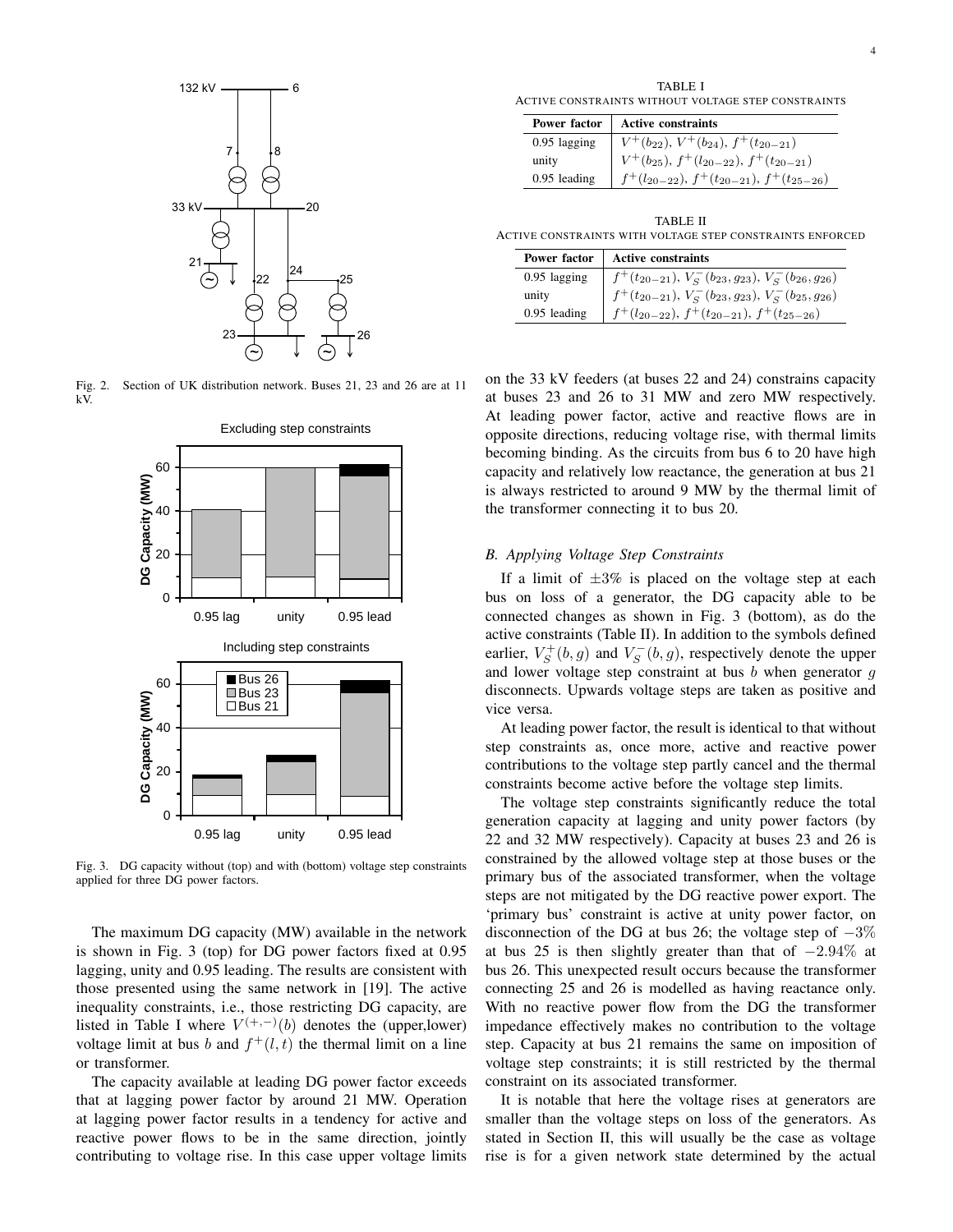TABLE III OPTIMAL REAL POWER CAPACITIES AND POWER ANGLES.

| <b>Generator</b>  | Capacity (MW) | <b>Power factor</b> |
|-------------------|---------------|---------------------|
| Bus 21            | 9.62          | $0.980$ lagging     |
| Bus <sub>23</sub> | 49.83         | $0.978$ leading     |
| <b>Bus 26</b>     | 5.49          | $0.955$ leading     |
| Total             | 64.94         |                     |

power flows (i.e. generation minus load) whereas voltage steps are determined by the generator output without subtraction of demand. In addition, voltage rise may be reduced using transformer settings, whereas this has a much smaller influence over the step changes.

#### *C. Variable Power Factor*

It is clear that the DG power factor plays a major role in determining maximum capacity. As a result, where flexibility of power factor is allowed, capacity can be increased [32]. To investigate this further, the DG power factors (strictly the power angles) were treated as independent decision variables in the OPF. Re-running the assessment with power factor allowed to vary between 0.95 leading and lagging, the optimal DG parameters are as shown in Table III; the total capacity increases by 3MW over the 0.95 leading power factor case.

With the increase in control variables, the number of active constraints restricting the optimal solution increased from three to six: voltage step at  $V_S^+(g_{23}, b_{22})$  and  $V_S^+(g_{26}, b_{25})$ ; thermal constraints  $f^+(l_{20-22})$ ,  $f^+(t_{20-21})$  and  $f^+(t_{25-26})$ ; and the lower tap limit on the bus 7 to 20 transformer. Independently of the other generators, DG capacity at bus 21 is always limited by the transformer thermal constraint with the power factor chosen to maximise the real power export. At the other two buses, the optimal power factor is usually determined by the voltage step and rise limits. is anotonic setuality whereas uns an anotonium simulation in the scheme of the site rather than the Diver function of the site rather and the Diver function of the site rather of the site rather of the site rather of the

Results obtained with synchronisated tap settings for parallel transformers have been compared with those where tap settings are allowed to vary independently. For the variable power factor case, the capacity under independent operation is negligible, but the reactive flows between buses 6 and 20 become highly unbalanced (the synchronised case showed approximately equal reactive flows.)

When redundancy constraints are added (so that where parallel branches exist one branch alone can support the entire power flow in case of an outage, see Section III-D) the network capacity reduces by 10.7 MW. The change occurs on bus 23 alone; the circuits connected to bus 20 have sufficiently high limits that the redundancy constraints do not affect the other generator sites.

#### *D. Dependence of Capacity on Voltage Step Limit*

The variation of optimal DG capacity with allowable voltage steps of up to 6% is shown in Fig. 4 for the fixed and variable power factor cases. Fig. 5 shows the classes of active constraints which limit the capacity in the variable power factor case. At fixed power factors of 0.95 lagging and unity there



Fig. 4. Variation of the optimal DG capacity with maximum allowed voltage step, both a range of fixed power factors and for variable power factors.

capacity and allowable voltage step with the maximum voltage step acting as a significant constraint on capacity. At 0.95 leading power factor the capacity is very sensitive to voltage step limit, although when the limit exceeds 3% its effect is mitigated sufficiently that other constraints become active.

Operation with variable power factor again allows greater capacity to connect across all voltage step limits, and is slightly less sensitive to voltage step limits than leading power factor operation. As might be expected, at small voltage step tolerances, these constraints dominate, although this could be alleviated to some extent by allowing a wider range of power factors. The first qualitative change occurs when the step limit reaches 2%, at which point the only two active step constraints are those at the primary buses of the transformers connected to buses 23 and 26, on loss of the generators at those buses.

As the step constraint is relaxed further, the upper voltage limit at bus 25 becomes active in place of the step constraint on loss of the generator at 26. Finally, with the step limit above 5%, the allowed range of power angles does not allow sufficient reactive power generation to maintain the voltage limit at 25 with the associated transformer at its thermal limit, and some generation capacity transfers from bus 26 to bus 23.

When a thermal limit in one of the parallel branches is active, the relevant redundancy constraint reduces the effective degrees of freedom of the system by one; this is why for voltage step limits above 2% there are only five active constraints.

#### V. DISCUSSION

This paper demonstrates a novel and effective means of incorporating voltage step change constraints within assessment of distribution network capacity for connecting new DG. This is believed to be the first work to demonstrate the importance of voltage step change in the context of DG connection and planning. The step constraints are included within the OPF in a manner that mirrors that of the well known security constrained OPF by including contingency power flow equations in the optimisation model. The enforcement of relatively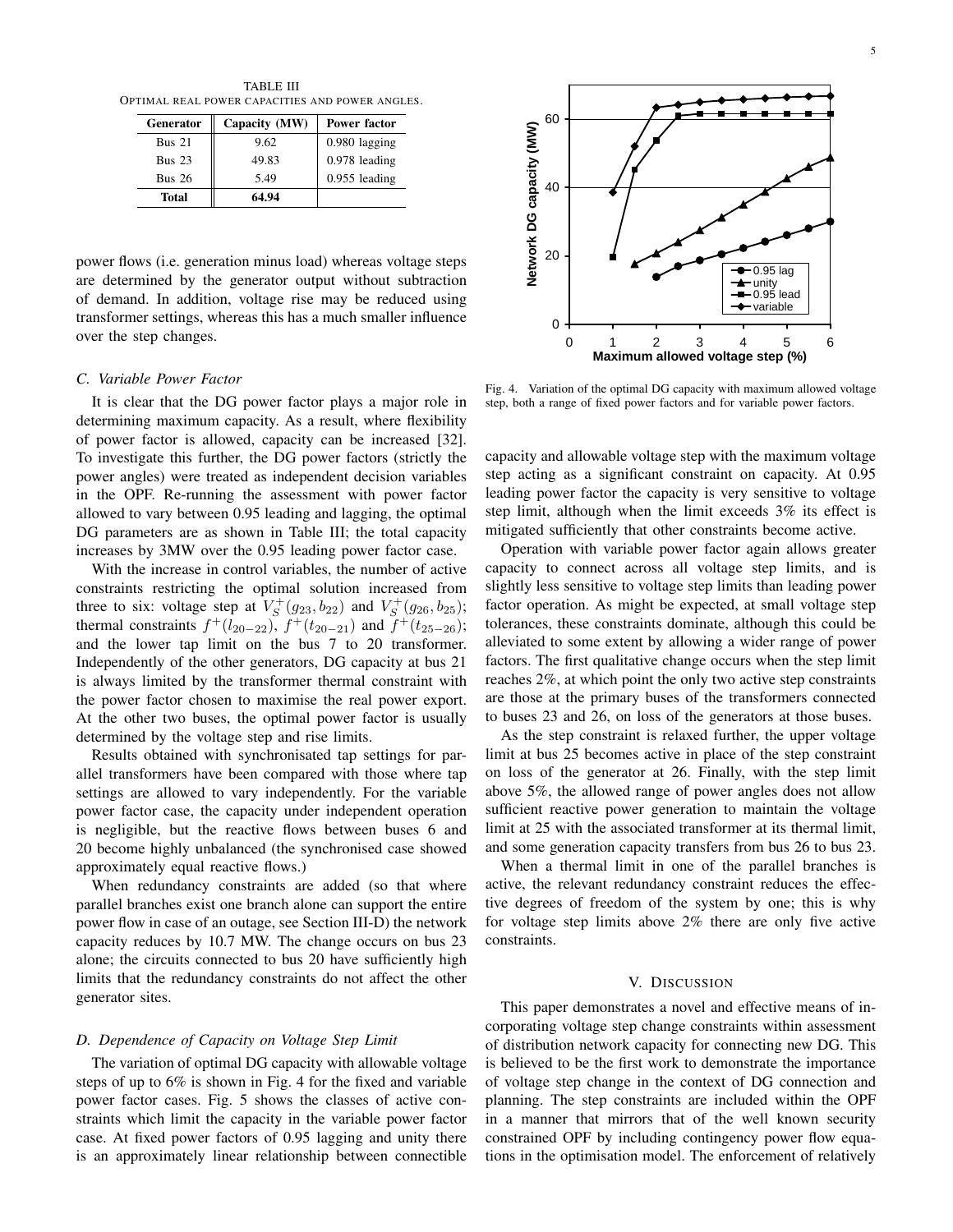

Fig. 5. Active constraint types for a range of maximum allowed voltage steps, with variable power factors.

strict voltage step constraints has a significant negative impact on the amount of DG capacity that may be accommodated, more so than an equivalent limit on voltage rise. Voltage step constraints are most significant at lagging power factors when the active and reactive power flow contributions reinforce each other. It has been shown that operation at leading power factor alleviates both voltage and voltage step constraints allowing greater volumes of DG to connect. However, as progressively wider step change limits are allowed, more network capacity becomes available.

The exact voltage step model, which includes generator outage contingency power flow constraints in the OPF adds significantly to the computational overhead (including  $n_c$ contingency flows multiples the size of the OPF model by approximately  $n_c + 1$ .) The possibility of using the simpler two bus model from Section II as an approximate method of enforcing voltage step constraints has been examined as a means of reducing the computational burden.

The approximate expression for the voltage step given in (2) was evaluated using as inputs the impedances of the network from buses 21, 25 and 26 to the grid supply point at bus 6, and the fixed power factor active and reactive power injections for the optimal DG capacities in Fig. 3. The approximation was found to be fairly good at lagging and unity power factor. However, as Fig. 6 shows, its performance at leading power factor is poor with, for example, the sign of the voltage step on loss of generator 23 incorrectly predicted. This is because the active and reactive power flows have opposite signs but similar magnitudes, which magnifies the relative error. As leading power factors are likely to provide the optimal capacity where step constraints are significant, the full contingency approach demonstrated here will therefore be necessary.

This paper has been primarily motivated by the assessment of network generation capacity, with one additional application being to consider whether a proposed DG project will adversely affect the capacity of the network to host DG elsewhere. The Lagrange multipliers of the various constraints could guide planning decisions, by giving guidance as to where the greatest benefit can be obtained from the relaxation of voltage and thermal constraints [41]. It must be remembered



Fig. 6. Comparison of the exact voltage steps at the generator buses with the two bus approximation from Section II. Solid lines denote the exact approach, and dotted lines the approximate approach. In each case the optimal generator capacities with a voltage step limit of 3% are used.

however that Lagrange multipliers only give the effect of marginal constraint relaxations; as a constraint is relaxed further, another may become active and prevent further benefit.

*Beyond this particular application, this paper provides an example of the flexibility of the OPF approach to network generation capacity assessment. Within an appropriate optimisation modelling environment, a variety of additional technical constraints may be implemented in a fairly straightforward manner, by including contingency power flow constraints in an security-constrained OPF-like manner.*

#### VI. CONCLUSIONS

The voltage step change that occurs on the sudden disconnection of a distributed generator an area of concern for distribution network operators. To explore how voltage step limits influence the amount of DG that can be connected within a distribution network, voltage step constraints have been incorporated in a novel way within an established OPFbased method for determining the capacity of the network to accommodate DG.

The assessment shows that enforcement of relatively strict voltage step constraints has a significant impact on the amount of DG capacity that may be accommodated, more so than an equivalent limit on voltage rise. Voltage step constraints have the greatest impact at lagging DG power factors when the active and reactive power flow contributions reinforce each other, while operation at leading power factor tends to alleviate both voltage and voltage step constraints. It has been demonstrated that where progressively wider step change limits are allowed, there is significant benefit in enabling greater amounts of DG to connect.

#### APPENDIX A FULL OPF FORMULATION

#### *A. Base Case OPF*

All new generators  $n \in N$  are assumed to be available.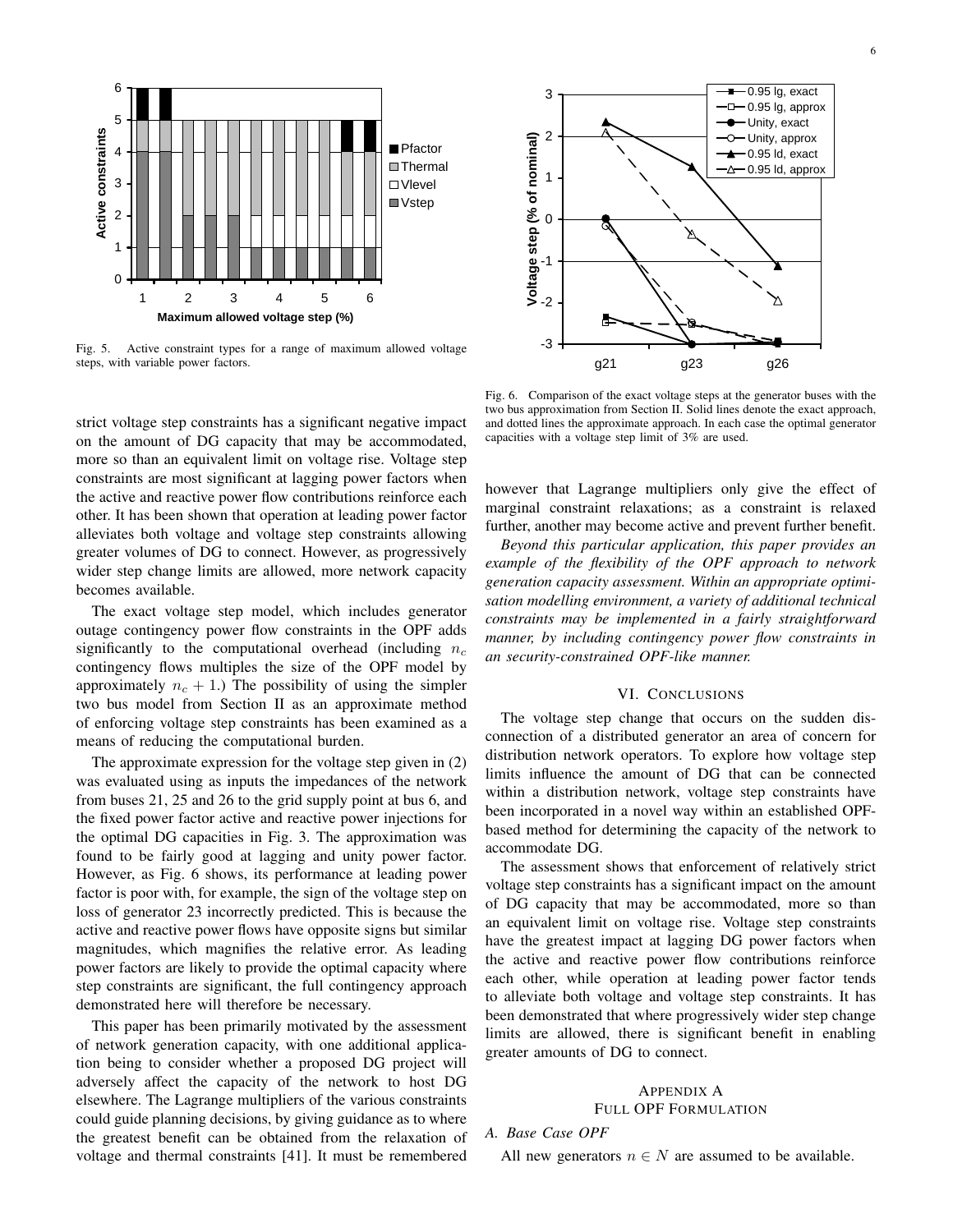*1) Objective function - maximise new DG capacity (MW):*

$$
\max \qquad \sum_{n \in N} p_n, \tag{5}
$$

where  $p_n$  is the real power capacity of new generator  $n$ , and N is the set of all new generators.

*2) Capacity constraint for DG (MW):*

$$
p_n^- \le p_n \le p_n^+ \quad \forall \ n \in N \tag{6}
$$

 $p_n^{\pm}$  are the upper and lower limits on the capacity of new generator n.

*3) Grid Supply Point:* Within this test example, there is a single GSP of unlimited capacity; hence, the grid supply variables  $p_x^X$  and  $q_x^X$  are unrestricted in range. The GSP will be the slack bus in the power flow models, and hence its voltage phase is to be zero:

$$
\delta_{\beta_{\rm GSP}} = 0,\tag{7}
$$

where the location of the GSP is  $\beta_{\text{GSP}}$ .

*4) Bus voltage level constraint:*

$$
V_b^- \le V_b \le V_b^+ \qquad \forall \ b \in B \tag{8}
$$

 $V<sub>b</sub>$  is the voltage level at bus  $b$  for the base-case power flow (i.e. all generators connected).  $V_b^{\pm}$  are the upper and lower voltage limits at bus  $b$ , and  $B$  is the set of buses.

*5) Kirchhoff voltage law (KVL) - lines:* At two terminal buses for line l (denoted  $\beta_l^1$  and  $\beta_l^2$ ) the active and reactive power injections onto the line are given in terms of voltage levels and phases by the standard KVL formula. At bus 1, the active  $(f_l^{1,P})$  and reactive  $(f_l^{1,Q})$  injections are given by:

$$
f_l^{1,P} = g_l V (\beta_l^1)^2 - V(\beta_l^1) V (\beta_l^2) [g_l \cos (\delta(\beta_l^1) - \delta(\beta_l^2)) + b_l \sin (\delta(\beta_l^1) - \delta(\beta_l^2))]
$$
(9)

$$
f_l^{1,Q} = -b_l V(\beta_l^1)^2 - V(\beta_l^1) V(\beta_l^2) \left[ g_l \sin \left( \delta(\beta_l^1) - \delta(\beta_l^2) \right) - b_l \cos \left( \delta(\beta_l^1) - \delta(\beta_l^2) \right) \right]
$$
(10)

 $f_I^{(1,2),(P,Q)}$  $\ell_{l}^{(1,2),(P,Q)}$  are the real  $(P)$  and reactive  $(Q)$  power injections onto the two connection buses  $(1, 2)$  of l.  $q_l$  and  $b_l$  are respectively the conductance and susceptance of line  $l$ . The active and reactive equations for injection at bus  $\beta_l^2$  may be obtained by transposing the labels 1 and 2 in (9) and (10). These constraints must be applied for all lines  $l$  in  $L$ , the set of all lines.

*6) Kirchhoff voltage law - transformers:* These are identical in form to the KVL constraints for lines, except that the primary voltage must be divided by the transformer tap ratio  $\tau_t$ . For instance, the KVL expression for real power injection at the primary:

$$
f_t^{1,P} = \left| \frac{V_{\beta_1}}{\tau} \right|^2 g_t
$$
\n
$$
- \left| \frac{V_{\beta_1}}{\tau} \right| |V_{\beta_2}| [g_t \cos(\delta_{\beta_1} - \delta_{\beta_2}) + b_t \sin(\delta_{\beta_1} - \delta_{\beta_2})]
$$
\n(11)

The primary and secondary buses are denoted 1 and 2 respectively, and the injections defined as for the lines. These constraints must be applied for all transformers  $t$  in  $T$ , the set of all transformers.

*7) Tap ratio limit:*

$$
\tau_t^- \le \tau_t \le \tau_t^+ \quad \forall \ t \in T \tag{12}
$$

where  $\tau_t^{\pm}$  are the upper and lower limits on the tap ratio of transformer t.

*8) Kirchhoff current law:* The sum of the grid supply and generation at bus  $b$  is equal to the total power injected onto lines and transformers plus the nodal demand at  $b. \forall b \in B$ ,

$$
\sum_{x \in X_b} p_x^X + \sum_{n \in N_b} p_n = \sum_{l \in L} p_b^{\text{LT}} + d_b^P \quad (13)
$$

$$
\sum_{x \in X_b} q_x^X + \sum_{n \in N_b} (\tan \phi_n) p_n = \sum_{l \in L} q_b^{\text{LT}} + d_b^Q \quad (14)
$$

The terms  $(p, q)_b^{\text{LT}}$  are the sum of all power injections onto lines and transformers at b. The reactive power line injection term includes the capacitance term Ĩ.  $\overline{a}$ 

$$
-\frac{(V_b)^2}{2}\left[\sum_{l\in L|\beta_l^1=b}b_l^C+\sum_{l\in L|\beta_l^1=b}b_l^C\right],
$$

where  $b_l^C$  is the shunt capacitance of the line.

*9) Flow limit constraints:* Constraints on power injections at each end of lines, and the primary and secondary buses of transformers:

$$
(f_l^{(1,2),P})^2 + (f_l^{(1,2),Q})^2 \le (f_l^+)^2 \quad \forall l \in L \tag{15}
$$

$$
(f_t^{(P,S),P})^2 + (f_t^{(P,S),Q})^2 \le (f_t^+)^2 \quad \forall \ t \in T \tag{16}
$$

#### *B. Voltage Regulation Constraints*

 $T_b$  is defined as the set of transformers whose secondary bus is  $b$ , and which therefore regulate bus  $b$ .

*1) Voltage regulation constraint:* For the results presented here, the voltage of regulated buses is 1 p.u. in the base case power flow. This is formulated in the AIMMS optimisation environment as:

$$
V_b = 1 \quad \forall \{b \in B | T_b \neq \emptyset\} \tag{17}
$$

(the regulated buses are those where  $T<sub>b</sub>$  is not empty.)

*2) Parallel transformer constraint:* A simple model for synchronised operation of transformers which regulate the same bus is to constrain their tap ratios to be equal:

$$
\tau_{t_1} = \tau_{t_2} \quad \forall \ b \in B, \ (t_1 \neq t_2) \in T_b \tag{18}
$$

Alternatively, enforcing a maximum difference between the tap ratios would be almost as straightforward.

#### *C. Transformer Outage Constraints*

The total power flow across a pair of parallel transformers is constrained below the thermal limits of each.  $\forall (b \in B, t \in$  $T_b$ ),  $\left(\nabla \right)$ 

$$
\left(\sum_{t' \in T_b} f_{t'}^{1,P}\right)^2 + \left(\sum_{t' \in T_b} f_{t'}^{1,Q}\right)^2 \le (f_t^+)^2 \qquad (19)
$$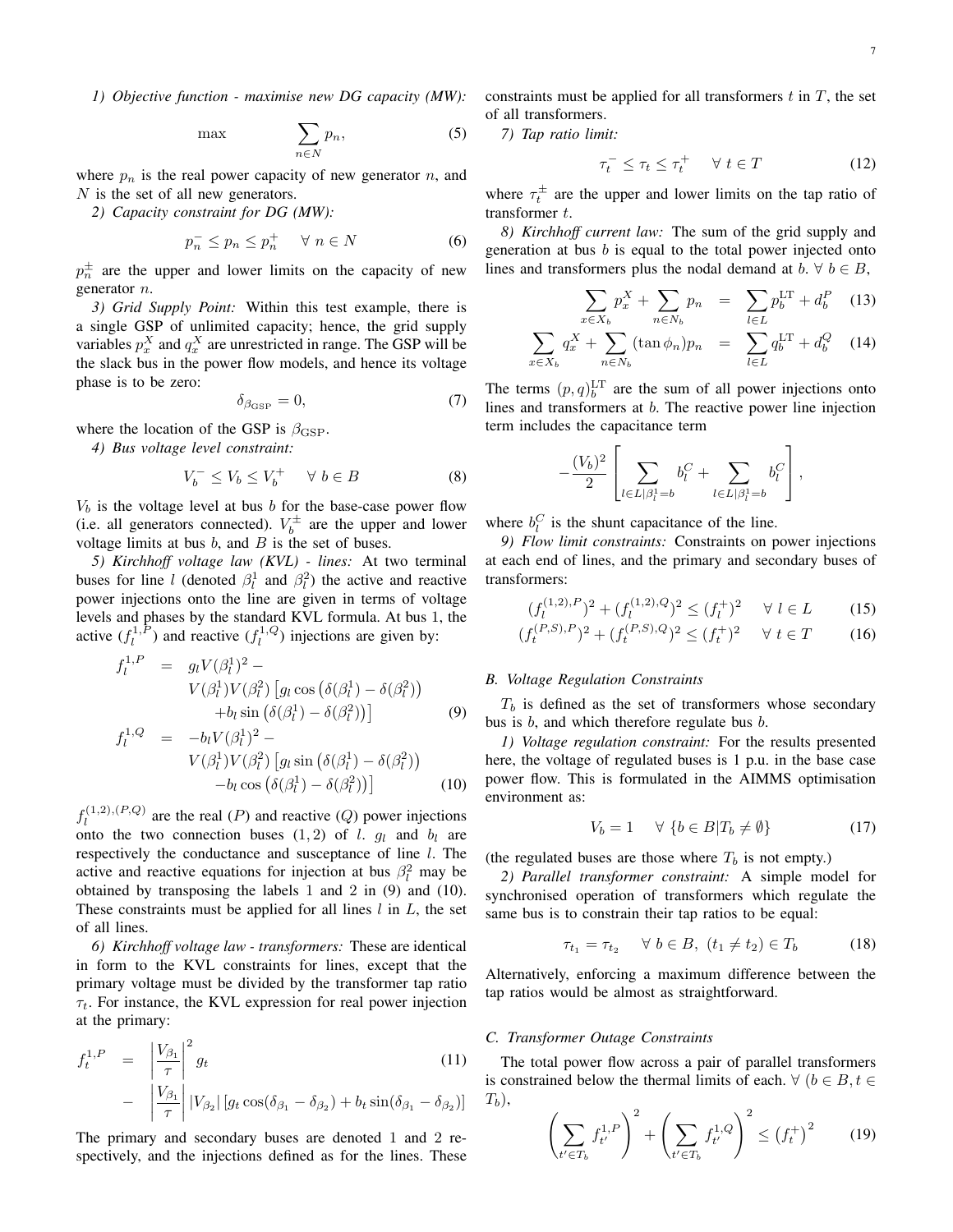The following constraints are added to the model for all generators  $n' \in N$  to ensure that thermal and voltage step constraints are met on loss of a generator (here, contingency voltage level constraints are not enforced.) The symbols used are the same as before, except that the contingency power flow variables are indexed by generator outage  $n'$ .

*1)* Grid Supply Point: The GSP is a  $(V, \delta)$  bus which is enforced by the following constraints:

$$
\delta_{c,b_{\text{GSP}}} = 0 \tag{20}
$$

$$
V_{n',b_{\text{GSP}}} = V_{b_{\text{GSP}}} \tag{21}
$$

All other buses including load and DG sites are  $(P, Q)$  buses.

*2) Kirchhoff voltage law:* The KVL expressions are identical to the base case except that contingency flow and voltage variables are used. As the voltage step is defined before remedial action can be taken, the base case tap ratios  $\tau_t$  are used.

*3) Kirchhoff current law:*  $\forall b \in B$ ,

$$
\sum_{x \in X_b} p_{n',x}^X + \sum_{n \in N_b \neq n'} p_n = \sum_{l \in L} p_{n',b}^{\text{LT}} + d_b^P \qquad (22)
$$

$$
\sum_{x \in X_b} q_{n',x}^X + \sum_{n \in N_b \neq n'} (\tan \phi_n) p_n = \sum_{l \in L} q_{n',b}^{\text{LT}} + d_b^P \qquad (23)
$$

*4) Flow limit constraints:* These take the same form as the base case lines and transformers apart from the presence of contingency flow variables, e.g.

$$
(f_{n',l}^{1,P})^2 + (f_{n',l}^{2,Q})^2 \le (f_l^+)^2 \quad \forall \ l \in L \tag{24}
$$

Here, it is assumed that the contingency thermal limits are the same as those for the intact network but higher emergency ratings can be used.

*5) Voltage step constraint:*

$$
V_b - V^{S,+} \le V_{n',b} \le V_b + V^{S,+} \quad \forall n' \in N,
$$
 (25)

where  $V^{S,+}$  is the voltage step limit.

#### APPENDIX B TEST NETWORK PARAMETERS [19]

All parameters are in per unit on a 100 MVA base.

*A. Loads*

| Bus |        |       |
|-----|--------|-------|
| 21  | 1.626  | 0.358 |
| 23  | 18.430 | 4.059 |
| 26  | 0.976  | 0.215 |

*B. Line Impedances and Thermal Limits*  $(f_l^+)$ 

| Line      | Rı      | $X_I$   | B <sub>e</sub> |      |
|-----------|---------|---------|----------------|------|
| $6 - 7$   | 0.02227 | 0.04961 | 0.01125        | 1.32 |
| $6 - 8$   | 0.02186 | 0.04849 | 0.01082        | 1.32 |
| $20 - 22$ | 0.33980 | 0.04849 |                | 0.19 |
| $20 - 24$ | 0.25840 | 0.45350 | $\cup$         | 0.27 |
| $24 - 25$ | 0.87170 | 0.62470 | 0              | 0.11 |

| Transformer | $R_t$   | $X_t$   |      |
|-------------|---------|---------|------|
| $7 - 20$    | 0.00961 | 0.24533 | 0.60 |
| $8 - 20$    | 0.01069 | 0.25083 | 0.60 |
| $20 - 21$   |         | 0.625   | 0.24 |
| $20 - 23$   |         | 0.208   | 0.24 |
| $24 - 23$   |         | 0.208   | 0.24 |
| $25 - 26$   |         | 1.0     | 0.05 |

#### ACKNOWLEDGMENT

The authors are grateful for valuable discussions with K. McKinnon and their partners in the AMPerES project, and to Ye Shouxiang for his efforts in advancing areas of this research in his MSc dissertation.

#### **REFERENCES**

- [1] P. Barker and R. De Mello, "Determining the impact of distributed generation on power systems. i. radial distribution systems," *IEEE Power Engineering Society Summer Meeting*, vol. 3, pp. 1645–1656, 2000.
- [2] N. Jenkins, R. Allan, P. Crossley, D. Kirschen, and G. Strbac, *Embedded Generation*. Institution of Electrical Engineers, 2000.
- [3] H. L. Willis and W. G. Scott, *Distributed power generation: planning and evaluation*. Marcel Dekker, 2000.
- [4] A. Girgis and S. Brahma, "Effect of distributed generation on protective device coordination in distribution system," *Large Engineering Systems Conference*, pp. 115–119, 2001.
- [5] C. L. Masters, "Voltage rise: the big issue when connecting embedded generation to long 11 kv overhead lines," *IET Power Eng.*, vol. 16, no. 1, pp. 5–12, Feb 2002.
- [6] R. A. Walling, R. Saint, R. C. Dugan, J. Burke, and L. A. Kojovic, "Summary of distributed resources impact on power delivery systems," *IEEE Trans. Power Delivery*, vol. 23, no. 3, pp. 1636–1644, July 2008.
- [7] G. W. Ault and J. R. McDonald, "Planning for distributed generation within distribution networks in restructured electricity markets," *IEEE Power Engineering Review*, vol. 20, no. 2, pp. 52–54, Feb. 2000.
- [8] R. C. Dugan, T. E. McDermott, and G. J. Ball, "Planning for distributed generation," *IEEE Industry Applications Magazine*, vol. 7, no. 2, pp. 80–88, Mar.-Apr. 2001.
- [9] P. Chiradeja and R. Ramakumar, "An approach to quantify the technical benefits of distributed generation," *IEEE Trans. Energy Convers.*, vol. 19, no. 4, pp. 764–773, Dec. 2004.
- [10] L. F. Ochoa, A. Padilha-Feltrin, and G. P. Harrison, "Evaluating distributed generation impacts with a multiobjective index," *IEEE Trans. Power Delivery*, vol. 21, no. 3, pp. 1452–1458, July 2006.
- [11] ——, "Time-series based maximization of distributed wind power generation integration," *IEEE Trans. Energy Convers.*, vol. 23, no. 3, pp. 968–974, Sept 2008.
- [12] C. Wang and M. Hashem Nehrir, "Analytical approaches for optimal placement of distributed generation sources in power systems," *IEEE Trans. Power Syst.*, vol. 19, no. 4, pp. 2068–2076, Nov. 2004.
- [13] N. Acharya, P. Mahat, and N. Mithulananthan, "An analytical approach for dg allocation in primary distribution network," *Int. J. Electr. Power Energy Syst.*, vol. 28, no. 10, pp. 669–678, Dec. 2006.
- [14] A. Silvestri, A. Berizzi, and S. Buonanno, "Distributed generation planning using genetic algorithms," *Proc. IEEE Power Tech*, pp. 257–, 1999.
- [15] G. Celli and F. Pilo, "Optimal distributed generation allocation in mv distribution networks," *Proc. 22nd IEEE PES International Conference on Power Industry Computer Applications*, pp. 81–86, 2001.
- [16] L. F. Ochoa, A. Padilha-Feltrin, and G. P. Harrison, "Time-series based maximization of distributed wind power generation integration," *IEEE Trans. on Energy Convers.*, vol. 23, no. 3, pp. 968–974, Sept. 2008.
- [17] A. Keane and M. O'Malley, "Optimal utilization of distribution networks for energy harvesting," *IEEE Trans. Power Syst.*, vol. 22, no. 1, pp. 467– 475, Feb. 2007.
- [18] N. S. Rau and Y.-H. Wan, "Optimum location of resources in distributed planning," *IEEE Trans. Power Syst.*, vol. 9, no. 4, pp. 2014–2020, Nov 1994.